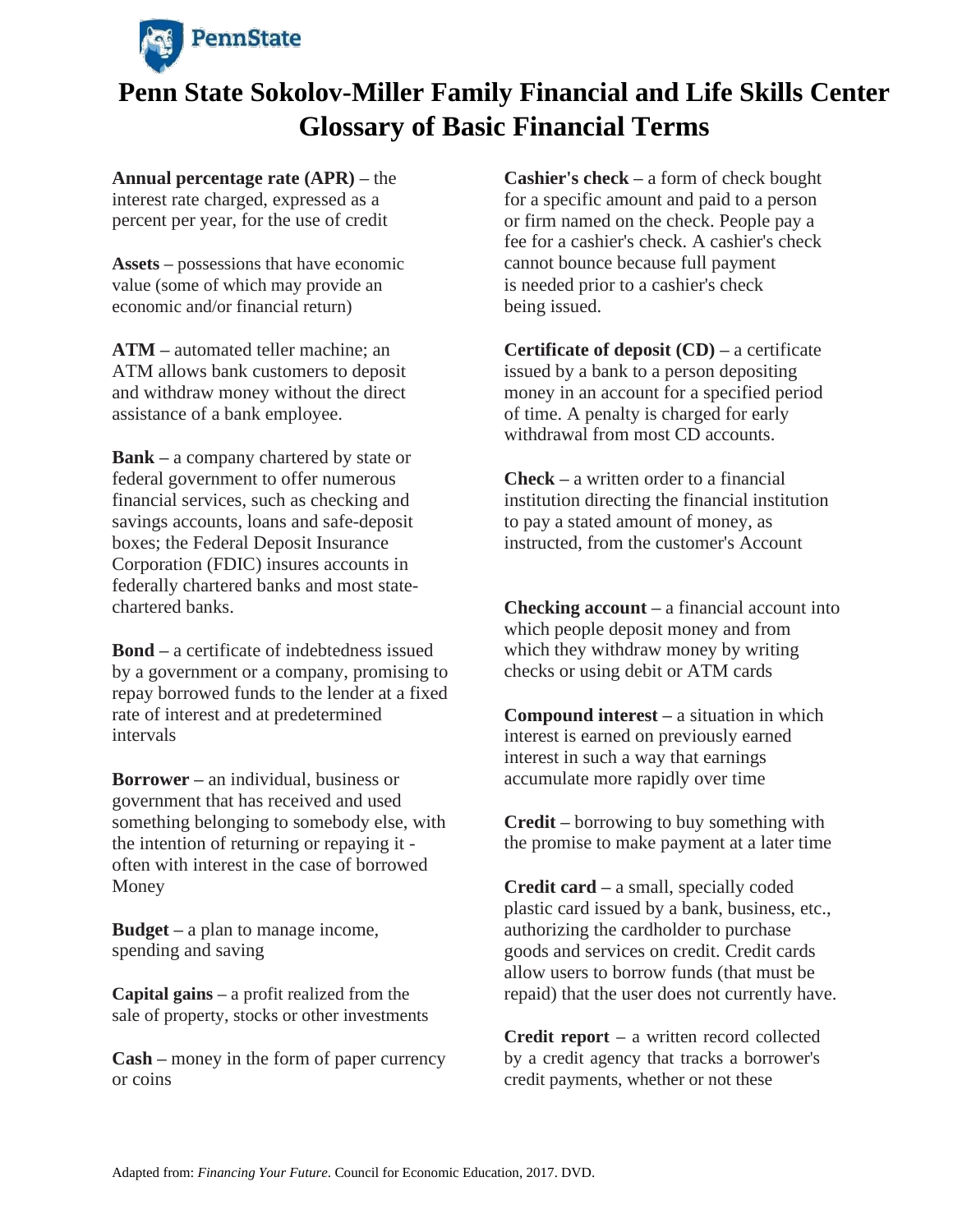

payments are made on a timely basis, and how long the borrower has had various credit accounts**.**

**Credit union –** not-for-profit cooperatives of members with some type of common bond (e.g., employer) that provide a wide array of financial services, often at a lower cost than commercial banks

**Debit card –** a small, specially coded plastic card issued by a bank; allows the cardholder to transfer funds electronically and immediately from his or her checking account, as if the cardholder were writing a check to pay for a purchase. A debit card is different from a credit card in that debit card users are limited to accessing only the available balances in their deposit accounts. Credit cards allow users to borrow funds that must be repaid.

**Diversify –** to invest in a variety of financial assets, such as stocks, bonds, money market accounts, etc., in order to reduce the overall risk of financial investment

**Dividend –** a payment of apportion of a company's net profits which is periodically made to stockholders

**Expenses –** payments for goods and services

**FICO score –** a mathematical model that assesses a person's reliability in repaying borrowed funds

**Finance charges –** the interest paid on unpaid credit balances

**Financial institutions –** intermediaries that help channel funds from savers to borrowers **Financial literacy –** basic financial knowledge, including an understanding of banks and the banking system, financial markets, credit and credit cards, and tax laws, as well as the ability to apply this knowledge in making decisions on how to spend, earn, or save money today to build wealth for tomorrow

**Fixed expenses –** expenses that are the same every month

**Grace period –** the amount of time one has to pay a line of credit before there is a finance charge

**Human capital –** the knowledge, skills, abilities and talents that people acquire through experience, training and education that help workers produce goods and services and help determine their incomeproducing capacity

**Income –** earnings that result from providing resources in the market place

**Inflation risk –** the chance that the rate of inflation will exceed the rate of return on an investment; also, the risk that future earnings will have reduced purchasing power because of an increase in average prices

**Installment plan –** a closed-end loan for a specific product such as furniture or appliances

**Interest –** the price associated with using someone else's money. Banks pay savers interest to encourage them to make deposits. Banks charge interest to borrowers, who pay this interest as a cost of using someone else's money. In general, banks earn profits when the interest payments made on loans are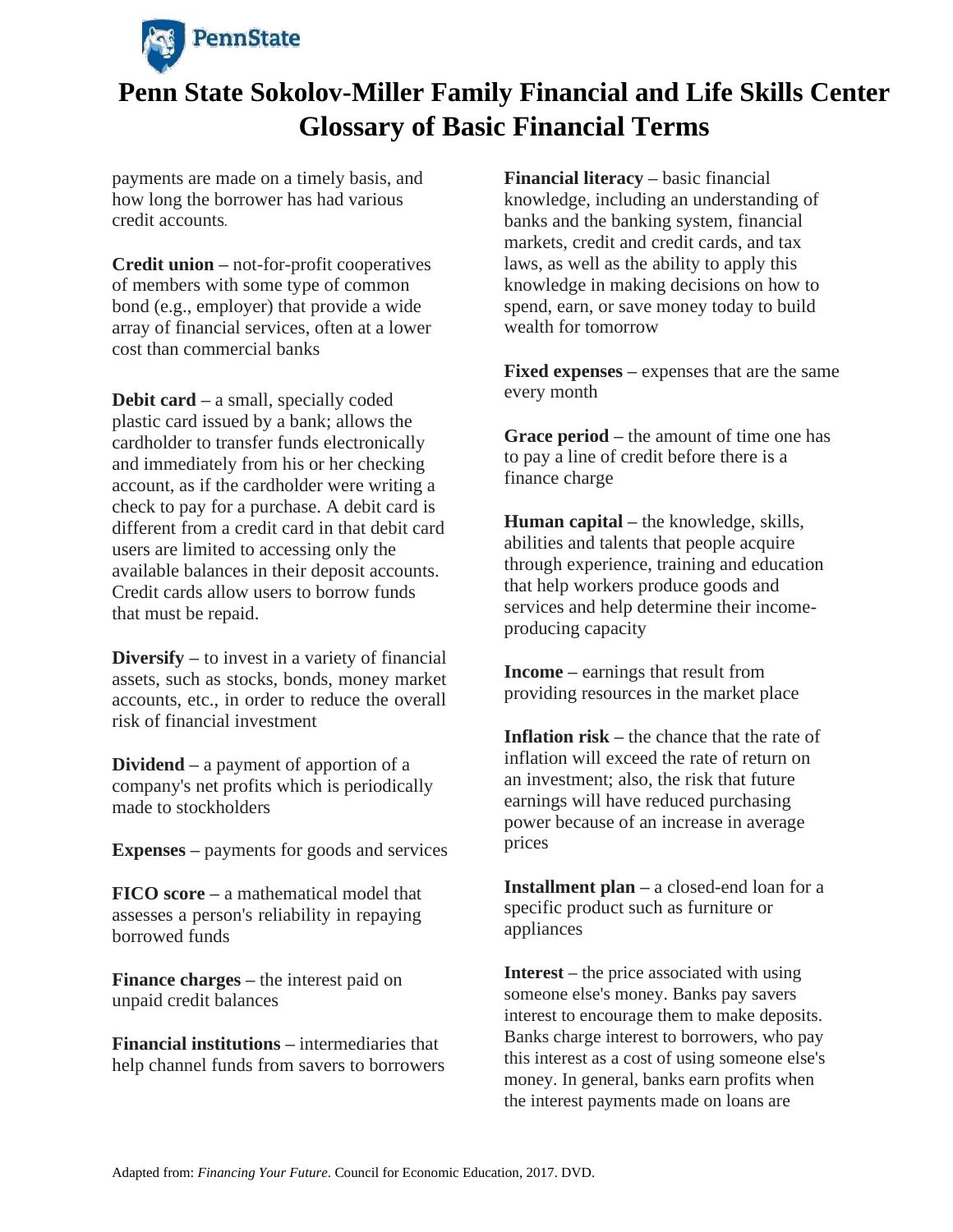

larger than the interest used to attract savers to make deposits.

**Lender –** one who lends; may be an individual, a business or a government

**Liabilities –** things that are owed; financial obligations that must be paid. Debt is a common household liability.

**Liquidity –** the ease with which a financial asset can be turned into cash.

**Liquidity risk –** the chance that an investor will find it difficult to turn an investment into cash (by trying to sell a house, for example, in a real estate market that is slow)

**Long-term goal –** a goal that a person or organization plans to achieve more than five years in the future

**Medium-term goal –** a goal that a person or organization plans to achieve in one to five years

**Minimum payment –** the smallest amount a person is required to pay in a given month on an open-ended credit account

**Money market account –** an interestbearing account that offers limited checkwriting privileges. Deposits may be added at any time; some money market accounts limit the withdrawals depositors may make without paying a penalty. Money market accounts are low-risk investments that serve as a cross between saving and checking accounts. Money market accounts offered within the banking system are known as money market deposit accounts. Money market accounts offered by mutual funds are known as money market mutual funds.

**Money order –** a form of payment that a person can buy for a specific amount and sign over to the person or firm named on the money order. People must pay a fee to obtain a money order. A money order cannot bounce because full payment is needed before the money order is issued.

**Mutual fund –** a pool of funds used by a financial services company to purchase a variety of stocks, bonds or money market instruments. A mutual fund provides diversification and is professionally managed by investment professionals.

**Net income –** the amount of income left after taxes have been paid

**Net worth –** a person's assets, or what a person owns, minus a person's liabilities, or what a person owes

**Open-ended credit –** a form of credit that allows a person to borrow funds to make purchases for which there is no predetermined repayment period

**Opportunity cost –** the highest-valued alternative that is given up when a choice is made not regularly

**Productive resources –** factors used to produce a good or service (natural resources or land, human resources, human capital and capital goods)

**Problem-solving model –** also known as the PACED model; the five steps of decisionmaking: identify the problem, list the alternatives, list the criteria upon which the decision will be based, evaluate the alternatives using the criteria, make a decision